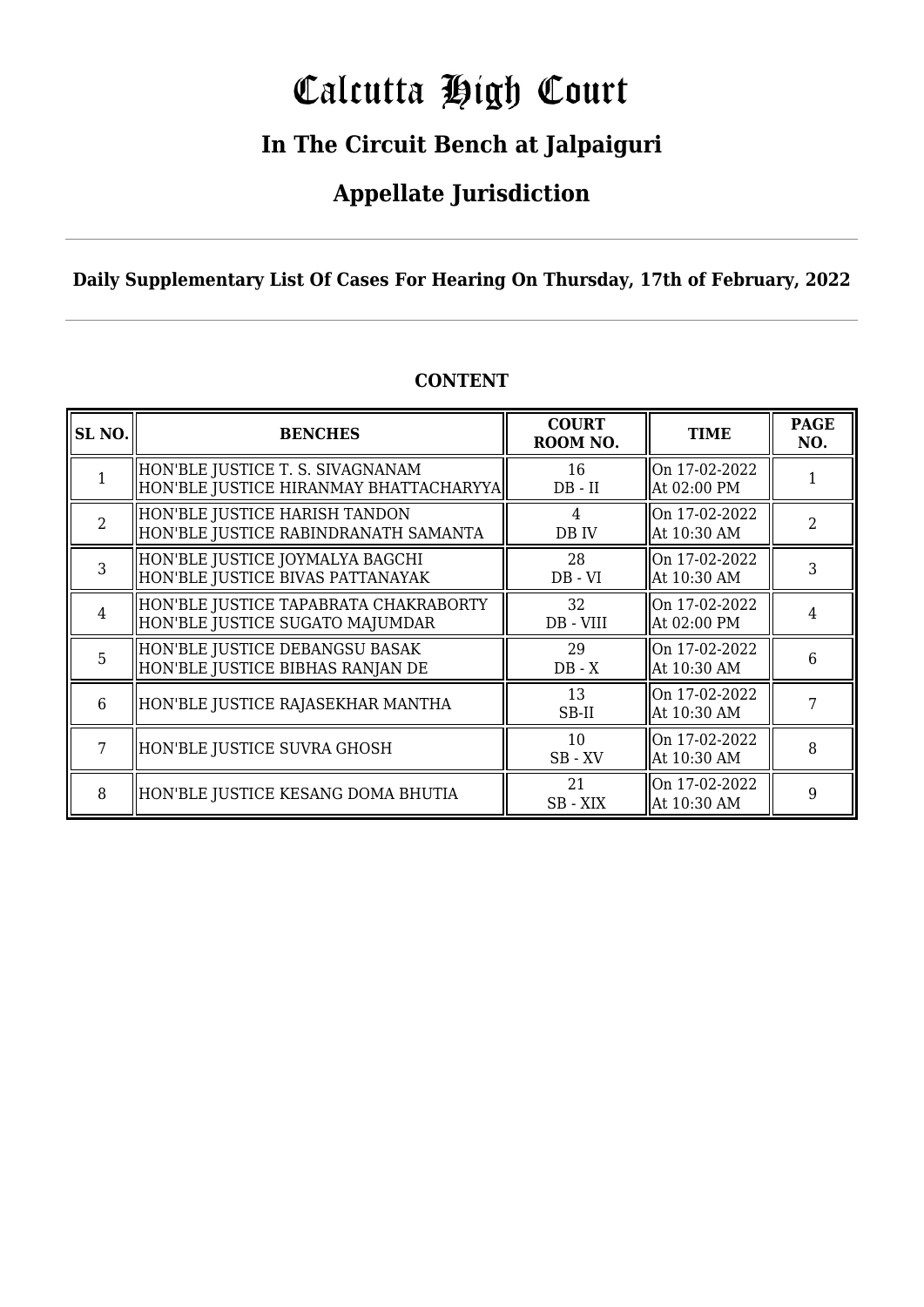

**DAILY CAUSELIST For Thursday The 17th February 2022**

**COURT NO. 16**

**DIVISION BENCH (DB - II)**

**AT 2:00 PM**

**HON'BLE JUSTICE T. S. SIVAGNANAM HON'BLE JUSTICE HIRANMAY BHATTACHARYYA (VIA VIDEO CONFERENCE)**

**FROM PRINCIPAL BENCH**

**SPECIAL NOTE : JALPAIGURI MATTERS WILL BE TAKEN UP ON 21.02.2022 FIRST AT 2.00 P.M.**

#### **FOR ADMISSION**

| 1 | MAT/10/2022<br>[21.02.2022]              | UNION OF INDIA AND ORS<br>VS<br>KAUSHIK SAHA AND ANR                                             | <b>TAPAN BHANJA</b> |
|---|------------------------------------------|--------------------------------------------------------------------------------------------------|---------------------|
|   | IA NO: CAN/1/2022                        |                                                                                                  |                     |
| 2 | MAT/11/2022<br>[21.02.2022]              | UNION OF INDIA AND ORS<br>VS<br>WHOLE LEAF TOBACCO<br><b>VENTURES PRIVATE</b><br>LIMITED AND ORS | TAPAN BHANJA        |
|   | $T_A N_A \cap T_A N_I$ $(1, 0, 0, 0, 0)$ |                                                                                                  |                     |

IA NO: CAN/1/2022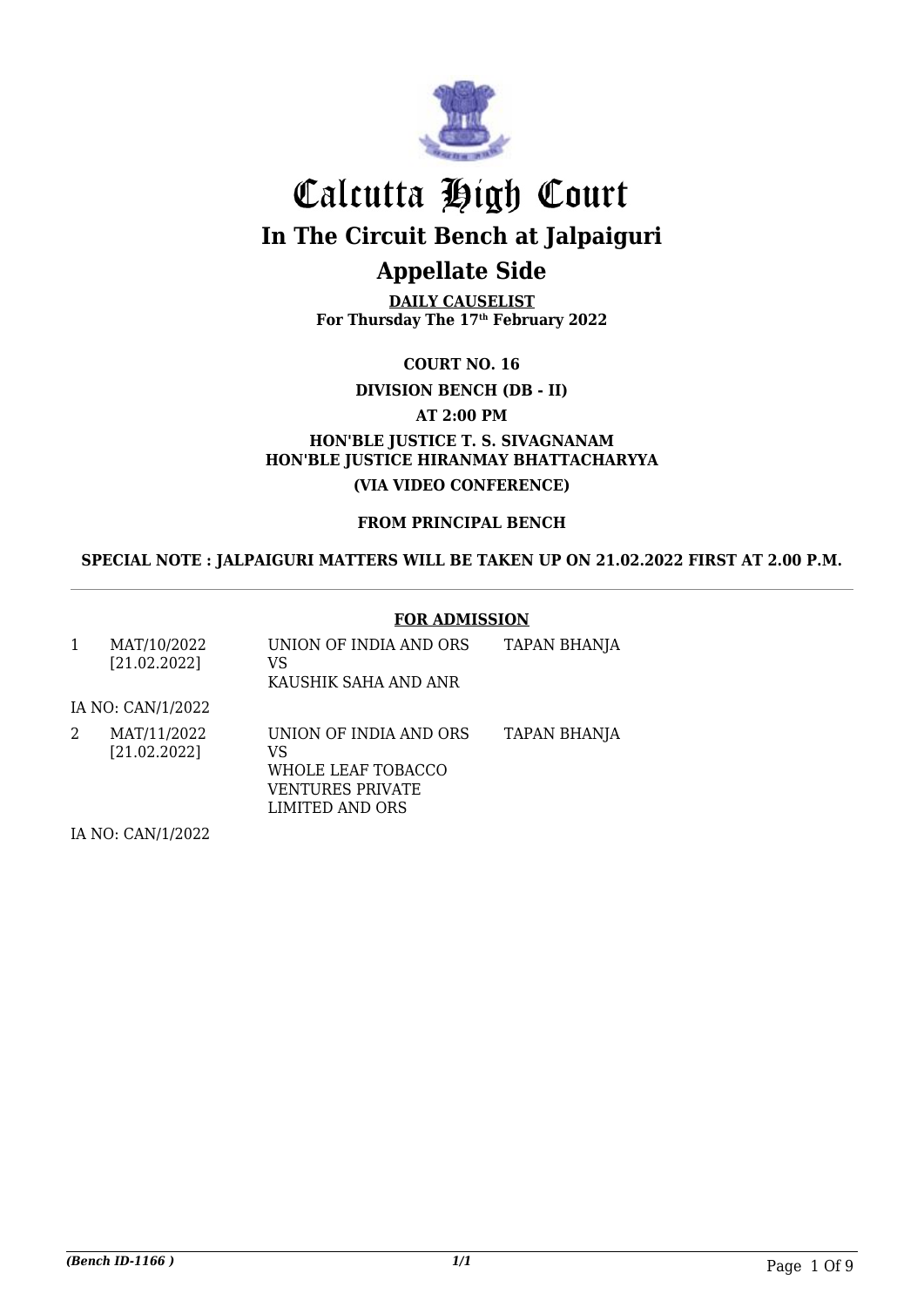

**DAILY CAUSELIST For Thursday The 17th February 2022**

**COURT NO. 4**

**DIVISION BENCH (DB IV)**

**AT 10:30 AM**

**HON'BLE JUSTICE HARISH TANDON HON'BLE JUSTICE RABINDRANATH SAMANTA (VIA VIDEO CONFERENCE)**

**FROM PRINCIPAL BENCH**

#### **APPLICATION**

1 MAT/14/2022 SHRUTI ROY VS STATE OF WEST BENGAL AND ORS.

AVIROOP BHATTACHARYA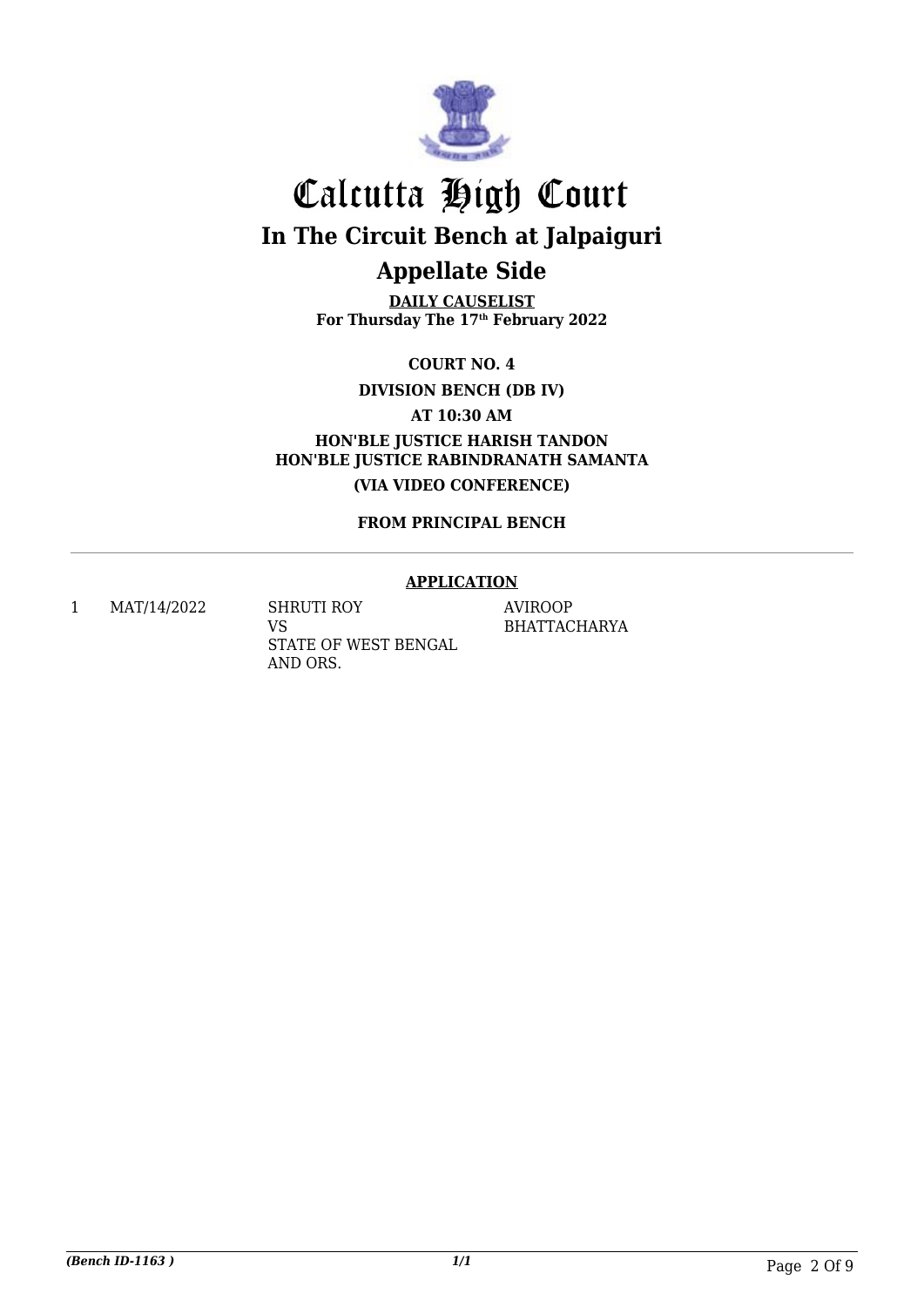

**DAILY CAUSELIST For Thursday The 17th February 2022**

**COURT NO. 28**

**DIVISION BENCH (DB - VI)**

**AT 10:30 AM**

**HON'BLE JUSTICE JOYMALYA BAGCHI HON'BLE JUSTICE BIVAS PATTANAYAK (VIA VIDEO CONFERENCE)**

**FROM PRINCIPAL BENCH**

#### **APPLICATION FOR ANTICIPATORY BAIL**

1 CRM(A)/87/2022 BABAR ALI@MD BABOR ALI VS State of West Bengal ALI AHSAN ALAMGIR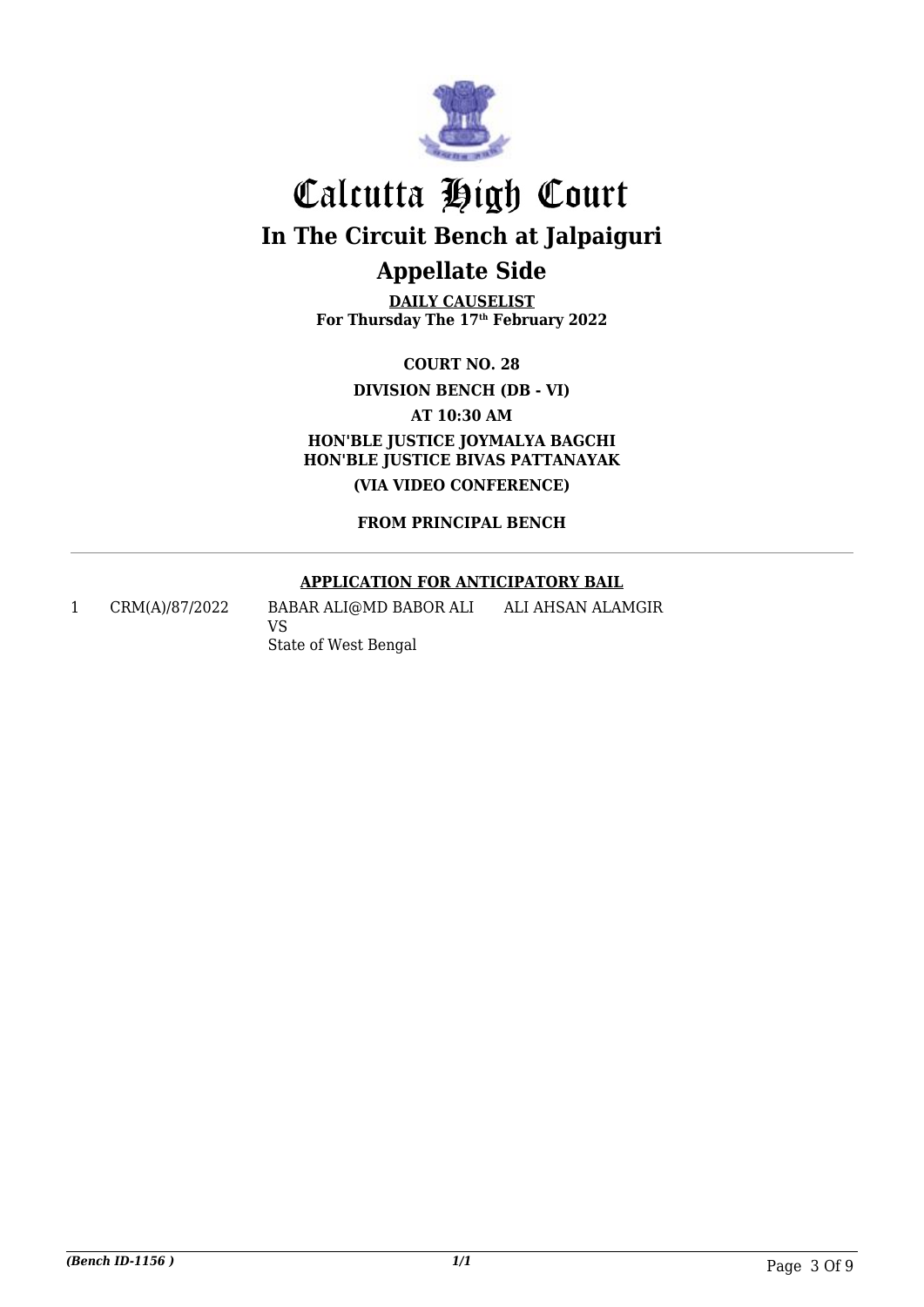

**DAILY CAUSELIST For Thursday The 17th February 2022**

**COURT NO. 32**

#### **DIVISION BENCH (DB - VIII)**

**AT 2:00 PM**

**HON'BLE JUSTICE TAPABRATA CHAKRABORTY HON'BLE JUSTICE SUGATO MAJUMDAR (VIA VIDEO CONFERENCE)**

#### **FROM PRINCIPAL BENCH**

#### **APPLICATION FOR BAIL**

| 1 |                 | CRM(NDPS)/30/2022 RATAN ROY @ HUDU<br>VS.<br>THE STATE OF WEST<br><b>BENGAL</b> | <b>MOUSUMI DAS</b>                      |
|---|-----------------|---------------------------------------------------------------------------------|-----------------------------------------|
| 2 | CRM(DB)/31/2022 | <b>ISMAIL PRAMANIK</b><br><b>VS</b><br>THE STATE OF WEST<br><b>BENGAL</b>       | <b>DEBASISH</b><br><b>MUKHOPADHYAY</b>  |
| 3 | CRM(DB)/42/2022 | SANJOY JANA<br>VS<br>State of West Bengal                                       | <b>GOBINDA CHANDRA</b><br><b>BAIDYA</b> |
|   |                 | <b>APPLICATION FOR ANTICIPATORY BAIL</b>                                        |                                         |
| 4 | CRM(A)/82/2022  | RABIUL HAQUE<br><b>VS</b><br>THE STATE OF WEST<br>BENGAL                        | <b>MOUSUMI DAS</b>                      |
| 5 | CRM(A)/92/2022  | SAILENDRA SINGHA<br><b>VS</b><br>State of West Bengal                           | <b>NABANKUR PAUL</b>                    |
| 6 | CRM(A)/97/2022  | MD AJABUDDIN<br><b>VS</b><br>State of West Bengal                               | KAUSTUV SHOME                           |
| 7 | CRM(A)/99/2022  | MD CHAND @MD SIRAJ<br><b>ALAM</b><br>VS.<br>State of West Bengal                | <b>ASHOK KUMAR</b><br>SINGH             |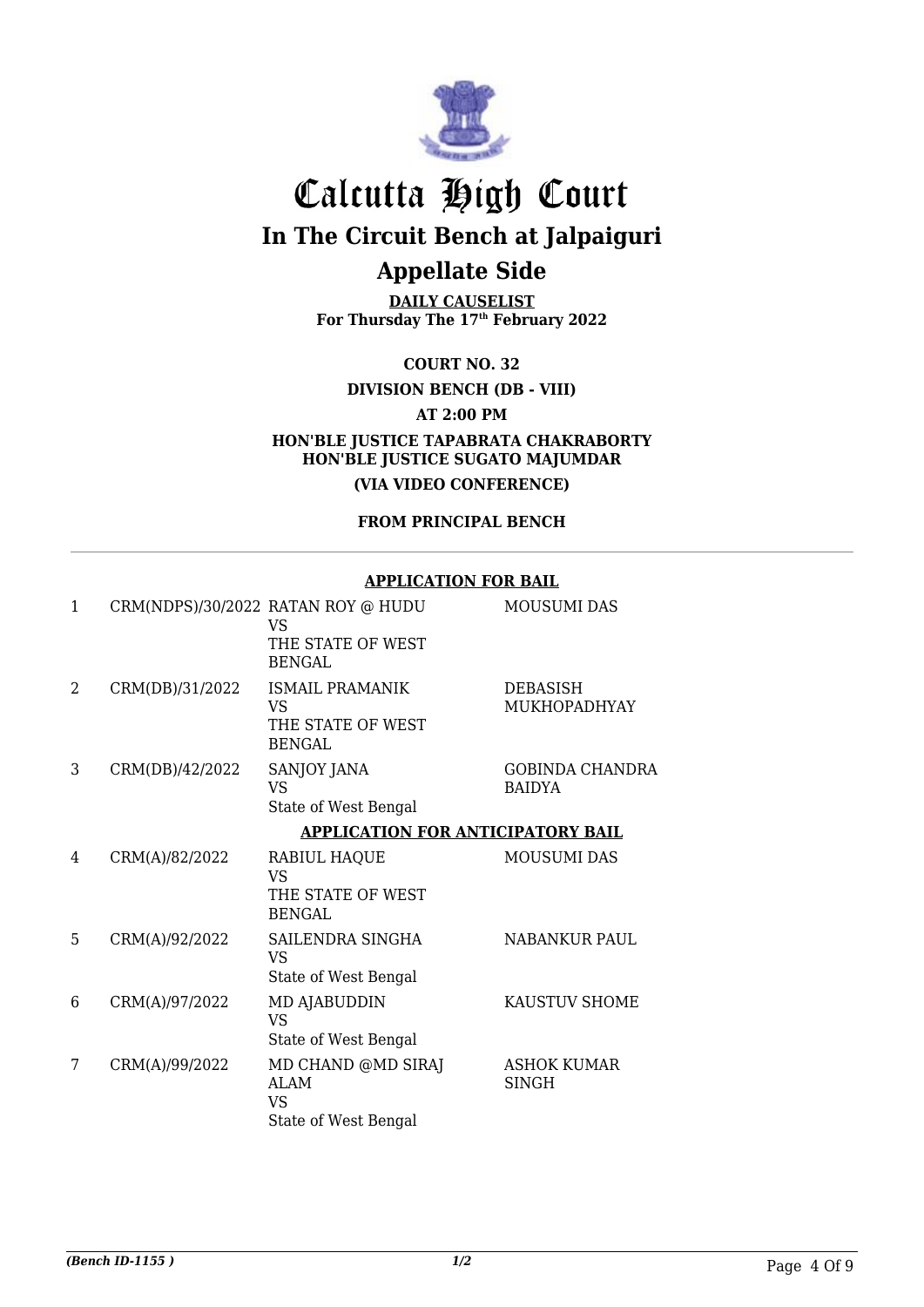8 CRM(A)/101/2022 MALAY BARMAN

VS State of West Bengal SACHIT TALULDAR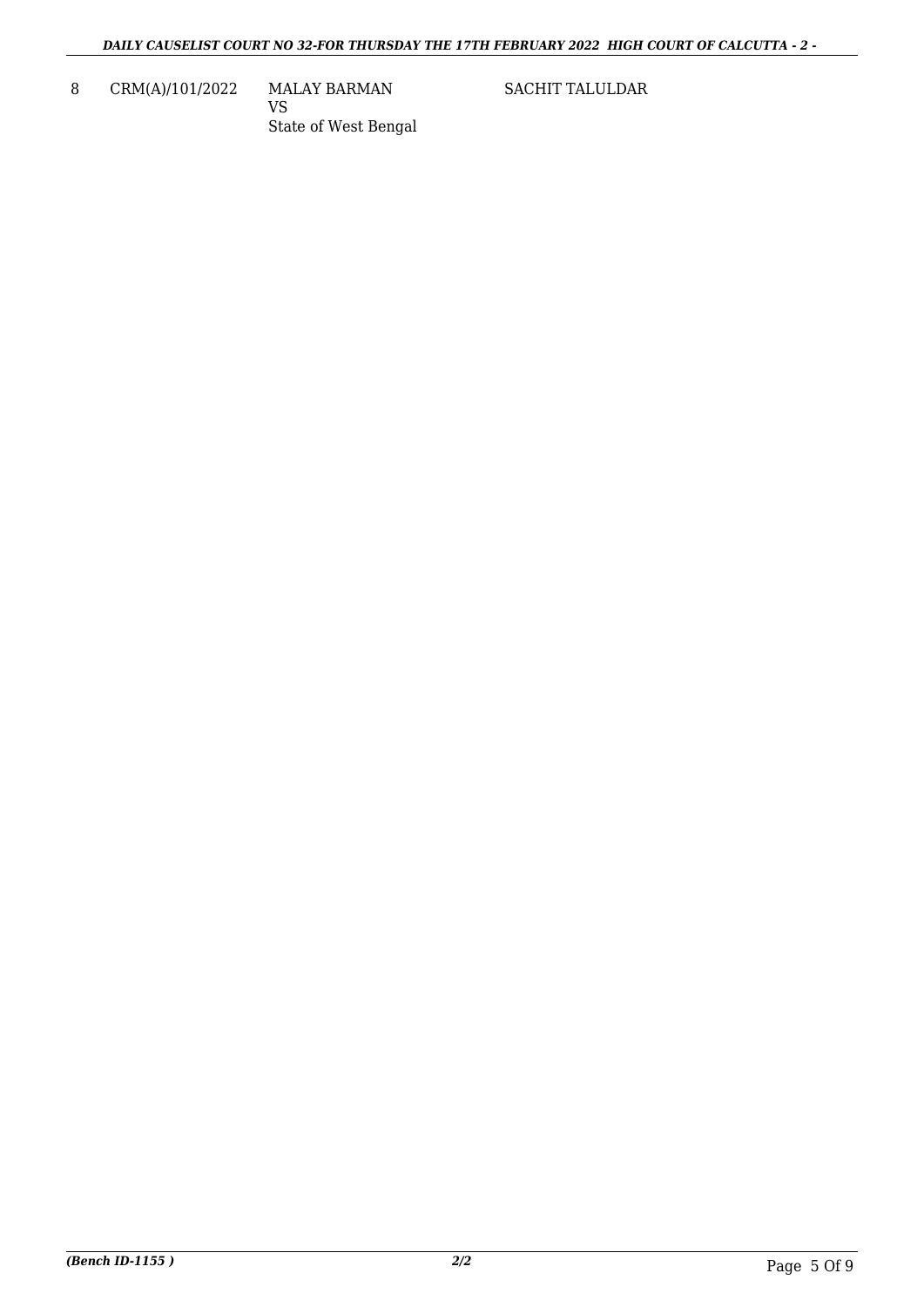

**DAILY CAUSELIST For Thursday The 17th February 2022**

**COURT NO. 29**

**DIVISION BENCH (DB - X)**

**AT 10:30 AM**

**HON'BLE JUSTICE DEBANGSU BASAK HON'BLE JUSTICE BIBHAS RANJAN DE (VIA VIDEO CONFERENCE)**

**FROM PRINCIPAL BENCH**

#### **APPLICATION FOR BAIL**

JEENIA RUDRA

1 CRM(DB)/49/2022 ASRAFUL ALOM

VS State of West Bengal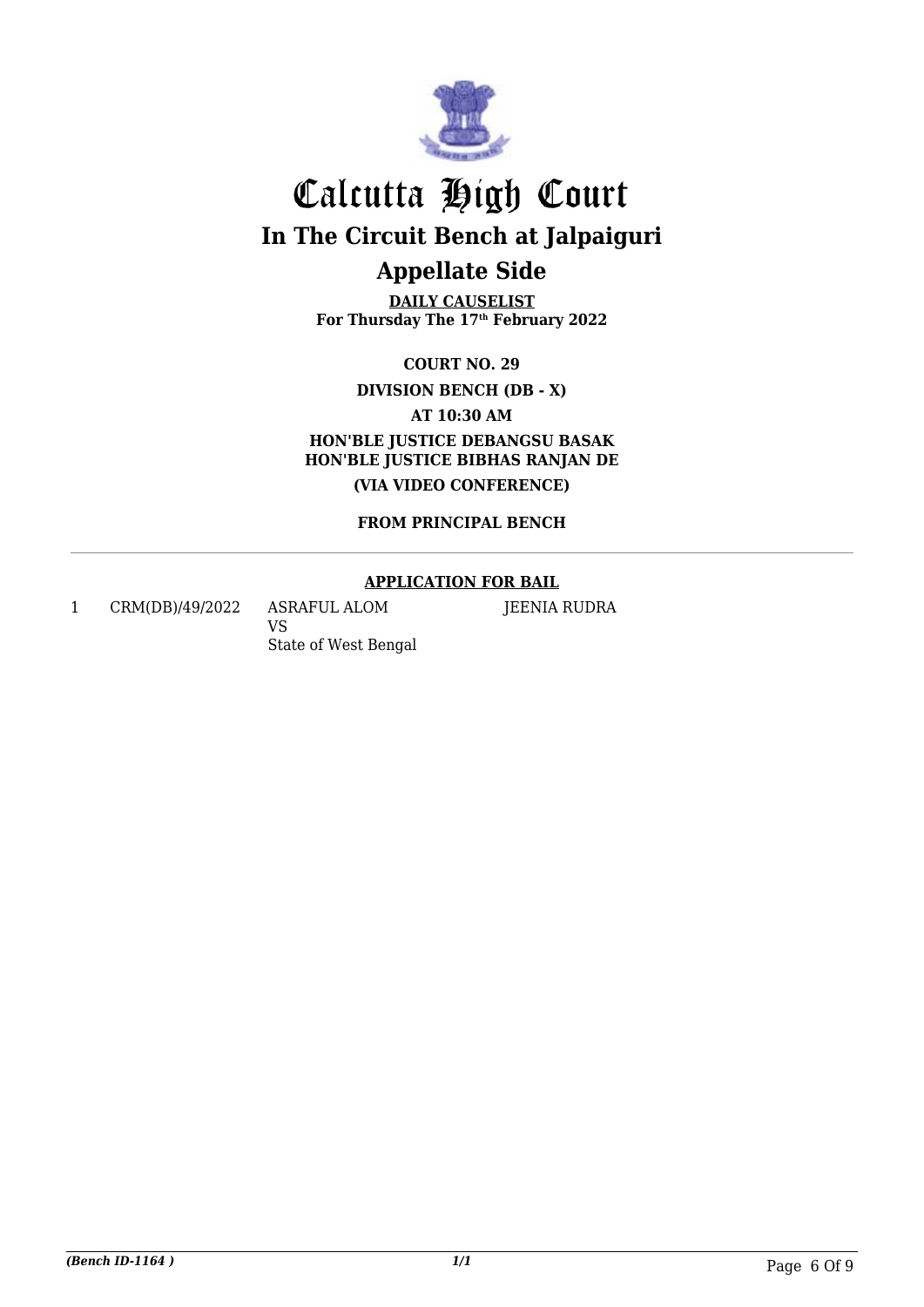

**DAILY CAUSELIST For Thursday The 17th February 2022**

**COURT NO. 13 SINGLE BENCH (SB-II) AT 10:30 AM HON'BLE JUSTICE RAJASEKHAR MANTHA (VIA VIDEO CONFERENCE)**

**FROM PRINCIPAL BENCH**

#### **NEW MOTION**

| WPA/309/2022 | AJOY ROY@AJOY<br>RAY@BURO<br>VS<br>STATE OF WEST BENGAL<br>AND ORS. | ARNAB SAHA             |
|--------------|---------------------------------------------------------------------|------------------------|
| WPA/375/2022 | <b>SUJIT DAS</b><br>VS<br>STATE OF WEST BENGAL<br>AND ORS.          | <b>SUMAN SEHANABIS</b> |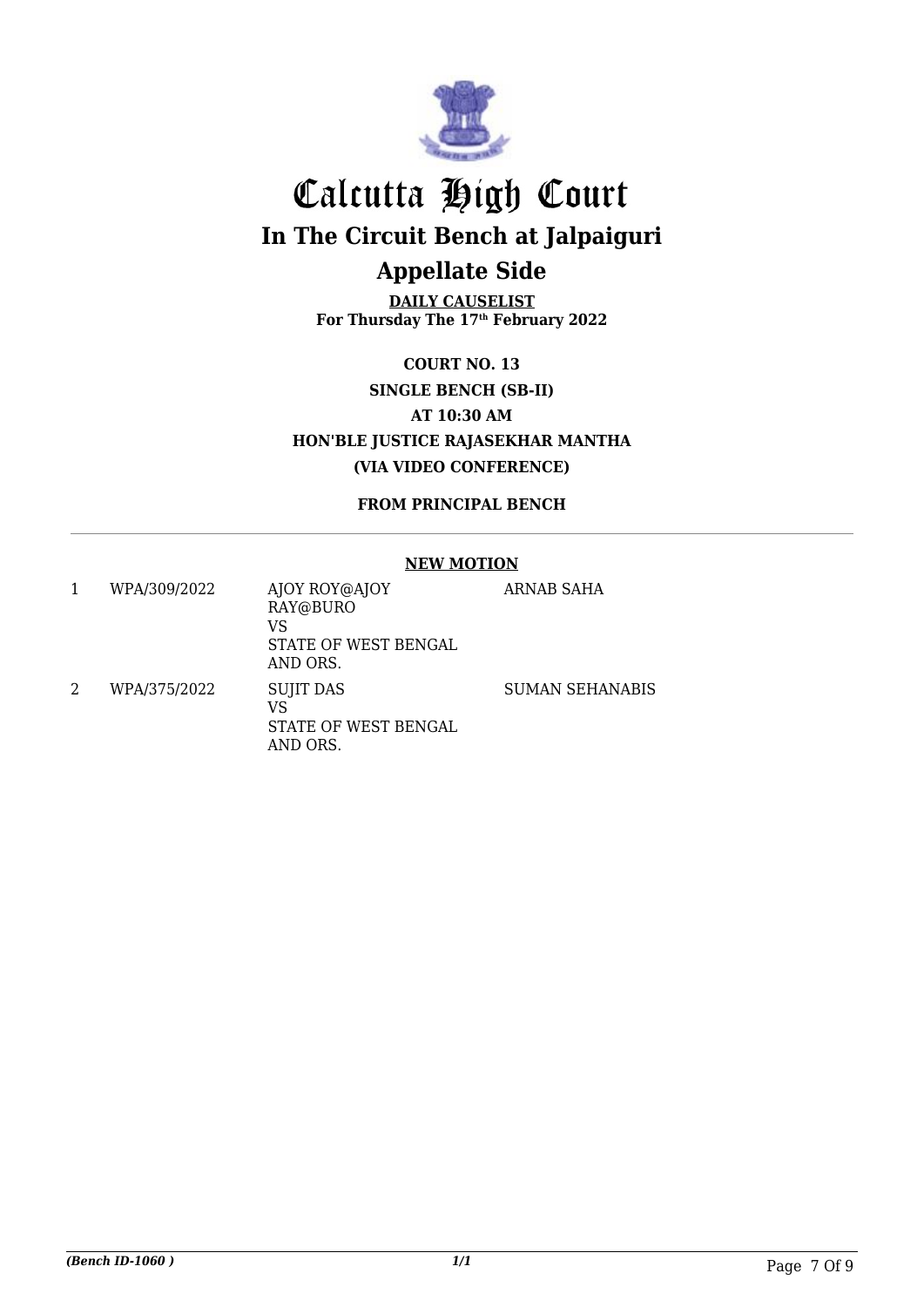

**DAILY CAUSELIST For Thursday The 17th February 2022**

**COURT NO. 10 SINGLE BENCH (SB - XV) AT 10:30 AM HON'BLE JUSTICE SUVRA GHOSH (VIA VIDEO CONFERENCE)**

#### **FROM PRINCIPAL BENCH**

#### **MOTION**

|   | WPA/194/2022 | <b>MRINAL DEB</b><br>VS<br>UNION OF INDIA AND ORS    | <b>ARINDAM DAS</b> |
|---|--------------|------------------------------------------------------|--------------------|
| 2 | WPA/195/2022 | AMAL DEB<br>VS<br>UNION OF INDIA AND ORS             | ARINDAM DAS        |
| 3 | WPA/197/2022 | GITA DEBNATH AND ORS<br>VS<br>UNION OF INDIA AND ORS | <b>ARINDAM DAS</b> |
| 4 | WPA/198/2022 | <b>SWAPAN DAS</b><br>VS<br>UNION OF INDIA AND ORS    | ARINDAM DAS        |
| 5 | WPA/200/2022 | <b>AMAL ROY</b><br>VS<br>UNION OF INDIA AND ORS      | <b>ARINDAM DAS</b> |